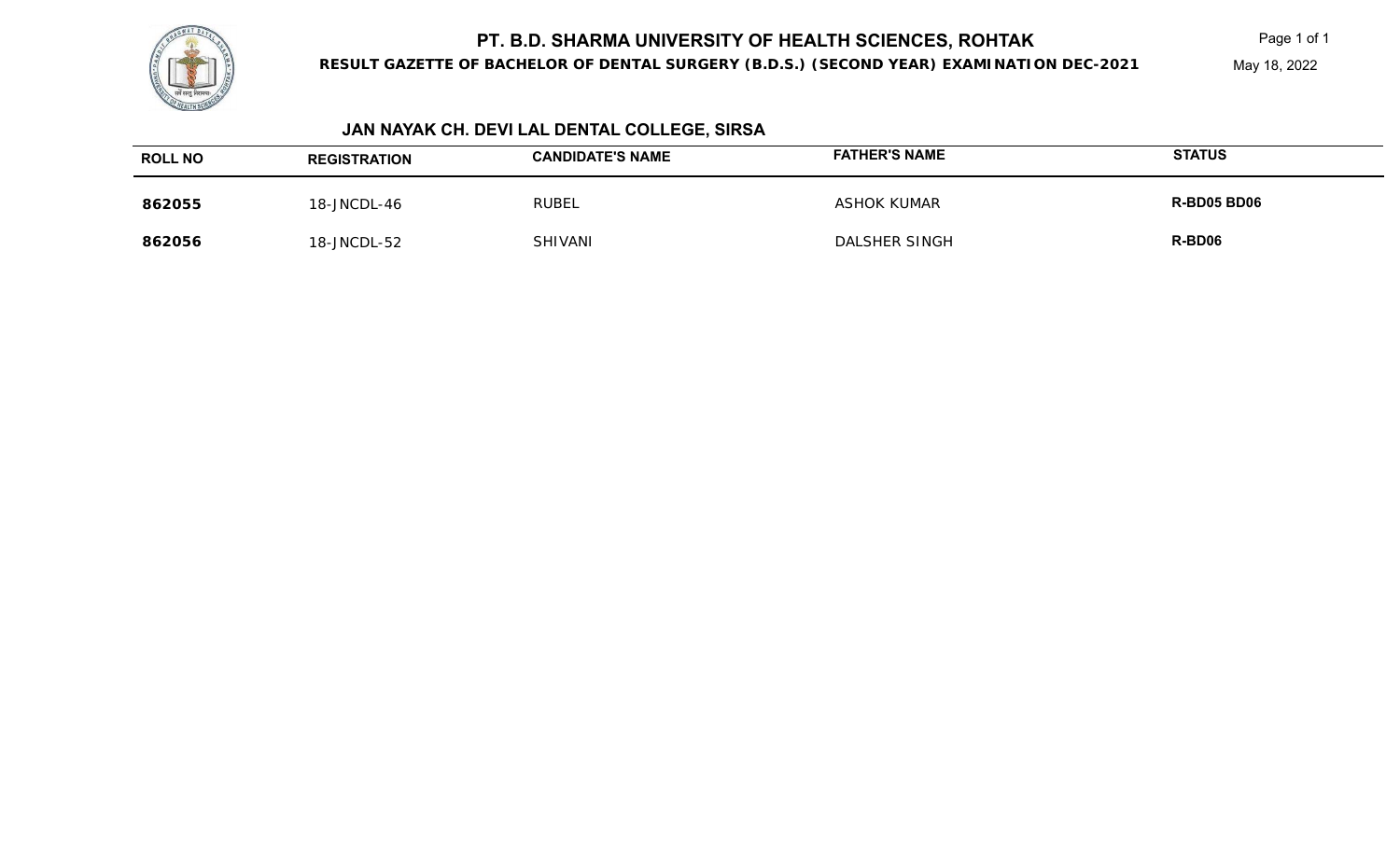

**RESULT GAZETTE OF Bachelor of Medicine and Bachelor of Surgery (1st Prof.) EXAMINATION April-2022**

# **PT. B. D. SHARMA PGIMS, ROHTAK**

| <b>ROLL NO</b> | <b>EGISTRATION</b><br>REGIS <sup>.</sup> | <b>CANDIDATE'S NAME</b> | ER'S NAME       | <b>STATUS</b> |
|----------------|------------------------------------------|-------------------------|-----------------|---------------|
| 869917         | 20-PGI-326                               | <b>GVANENDER</b>        | PARKASH<br>RA I | $R-MB1$       |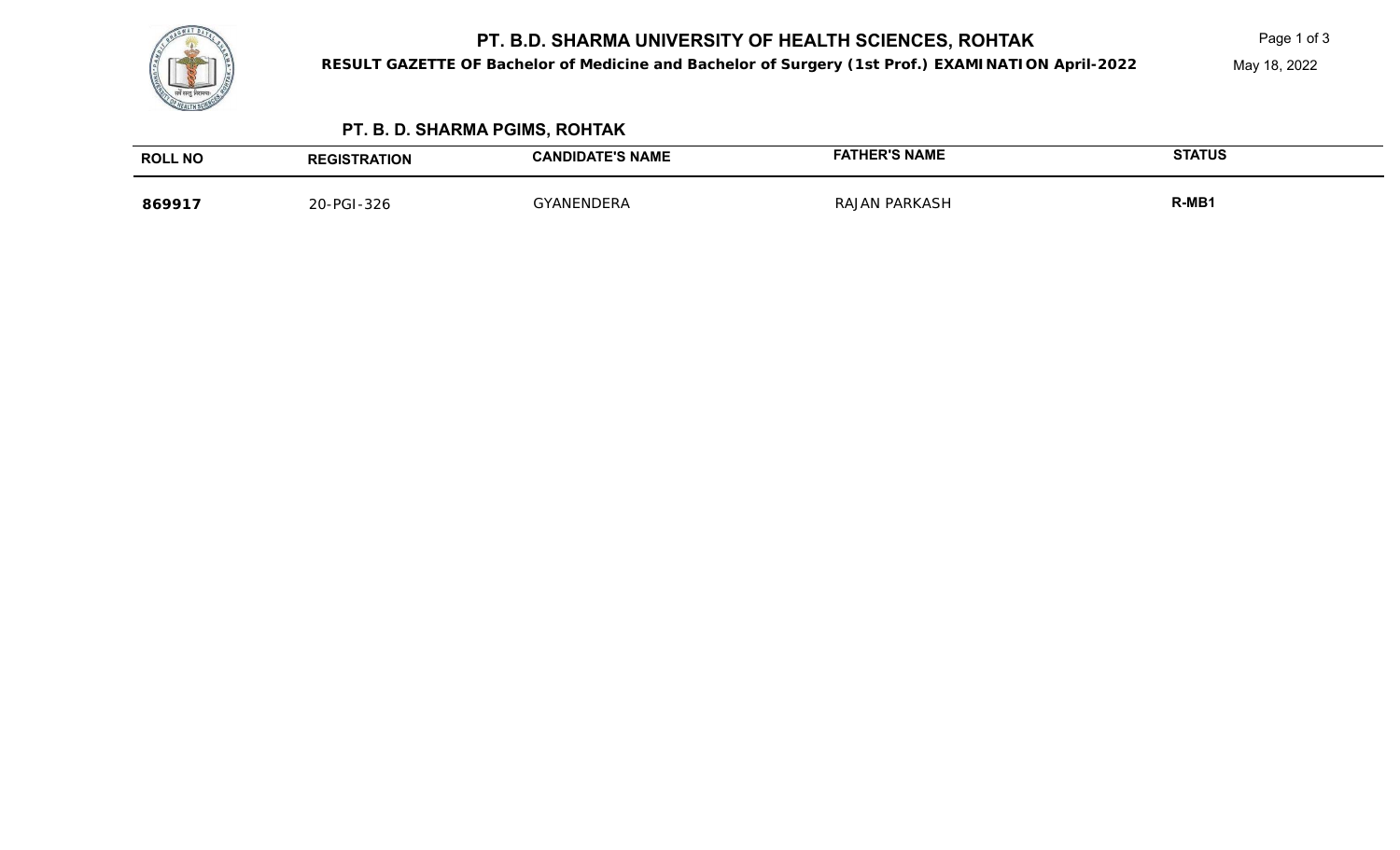

**RESULT GAZETTE OF Bachelor of Medicine and Bachelor of Surgery (1st Prof.) EXAMINATION April-2022**

May 18, 2022

## **N C MEDICAL COLLEGE AND HOSPITAL, ISRANA**

| <b>ROLL NO</b> | <b>RATION</b> | <b>E'S NAME</b><br>Aחוס<br>`AN. | <b>NAME</b><br>סים:           | <b>STATUS</b> |
|----------------|---------------|---------------------------------|-------------------------------|---------------|
| 870203         | 20-NCMP-25    | HRA<br>ANS'                     | <sub>\</sub> R NEHRA<br>LINIT | <b>EEC</b>    |